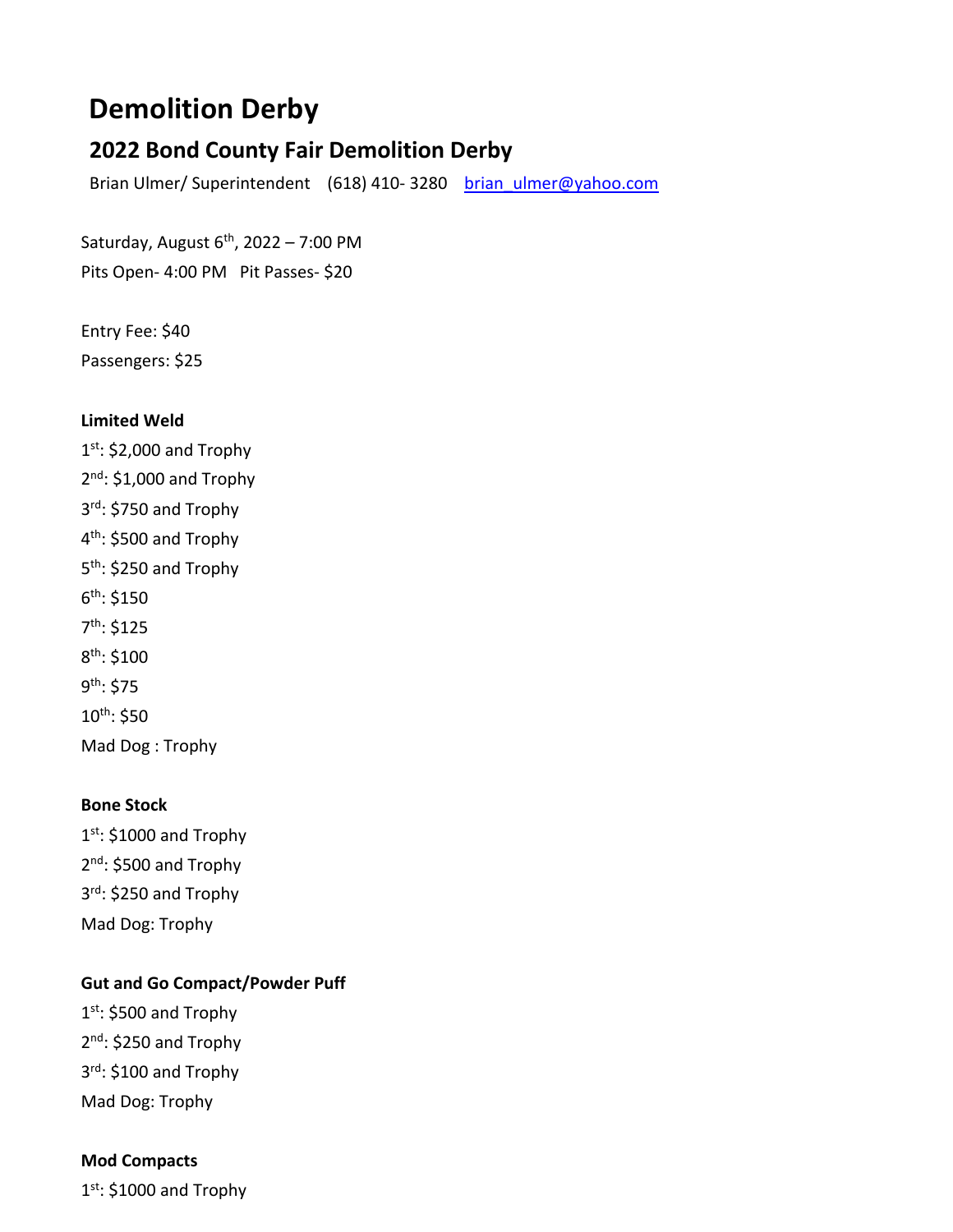2<sup>nd</sup>: \$500 and Trophy 3rd: \$250 and Trophy 4th: \$150 5th: \$100 Mad Dog: Trophy

## **Powder Puff**

1st: \$500 and Trophy 2<sup>nd</sup>: \$250 and Trophy 3rd: \$100 and Trophy Mad Dog: Trophy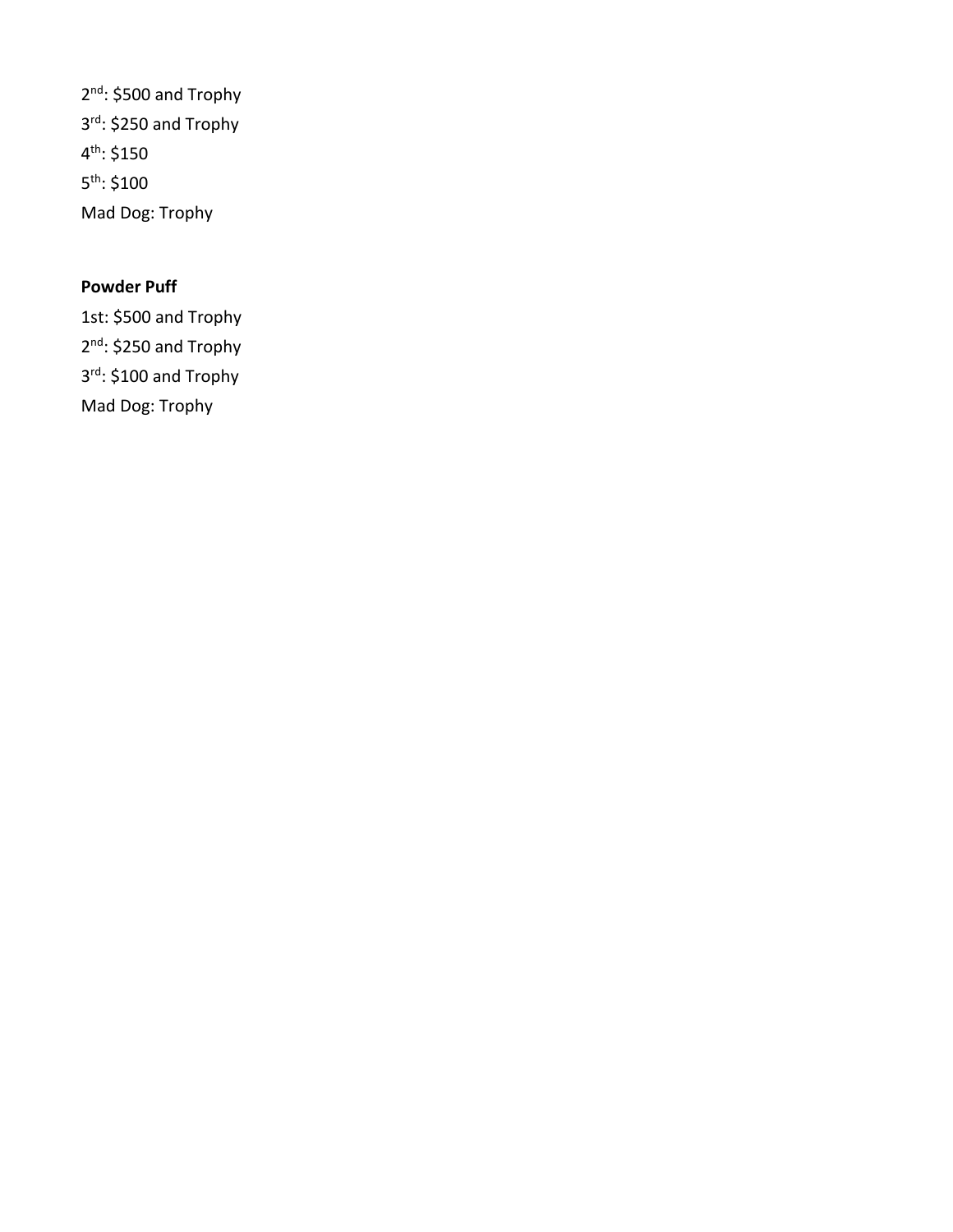# **OVERALL DEMOLITION DERBY RULES**

#### **READ THESE RULES CAREFULLY! \*\*MUST BE CHECKED IN 30 MINUTES PRIOR TO START TIME.\*\***

Towing and transporting demolition derby cars to and from demo location must meet highway safety codes. Bond County Fair will not be held liable.

- Driver's Entry & Fees --- Drivers must be sixteen (16) years of age or older and have a valid driver's license or photo ID. Drivers 16 and 17 years of age must have a notarized consent form from both parents or legal guardians present and sign a minor release form.
- All persons MUST sign an entry form, insurance waiver, release form, pay entry fees and purchase a pit pass before entering the pit area.
- Entries will be accepted up to one (1) hour prior to the advertised start of the derby. All trophies and earnings must be picked up at the completion of the event or you will forfeit your prize. They will not be available at a later date.
- You must have a 12"x18" sign with your number on it. The exception is for compacts that must have a 12"x12" sign with your number on it. **THIS IS MANDATORY!**
- IF IT DOES NOT SAY YOU CAN DO IT, THEN YOU CANNOT DO IT. If it is questionable, then call first.
- All drivers must attend drivers meeting prior to the derby.
- No harassing of the judges will be allowed at any time by drivers, passengers, crew members or spectators. Failure to abide by these rules, the driver will forfeit all money, and all involved will be escorted from the premises.
- **DECISION OF OFFICIALS IS FINAL! SAFETY IS OUR FIRST PRIORITY!**
- Unsportsmanlike conduct will not be tolerated and will be grounds for disqualification. MANAGEMENT HAS THE RIGHT TO DISQUALIFY A CAR/DRIVER AT ANY TIME! Any person in pit or track area causing trouble and no obeying the rules will be asked to leave the area immediately. We can and will have police escort you out and/or have you arrested. You may also be banned from running in any future fair events. The officials have the right to inspect a car at any time including after the race. If anything is found to be illegal, you will forfeit all prizes which will then go to the next person in line. If anything is changed on your car after inspection to make your car illegal, you will be automatically disqualified and will not receive a refund of entry.
- All cars must be removed from the derby site by 12:00 Noon the following day unless otherwise stated at the drivers meeting. Failure to do this will result in cars being removed.
- **No refunds will be made due to failure to meet regulations!**
- Top 5 in feature must actively compete at the end. There is no driving yourself on barriers or dirt berms. Failure to comply could result in complete restart will all feature qualifiers actively competing again.
- No reinforcements allowed other than specified below. Any metal added to reinforce your car is illegal. You will only be allowed two (2) trips through the inspection line.
- NO PAINTING, UNDERCOATING, OILING OR GREASING OF FRAMES. YOU WILL NOT BE INSPECTED. THIS INCLUDES PAINTING OF THE FRAME FLAT BLACK.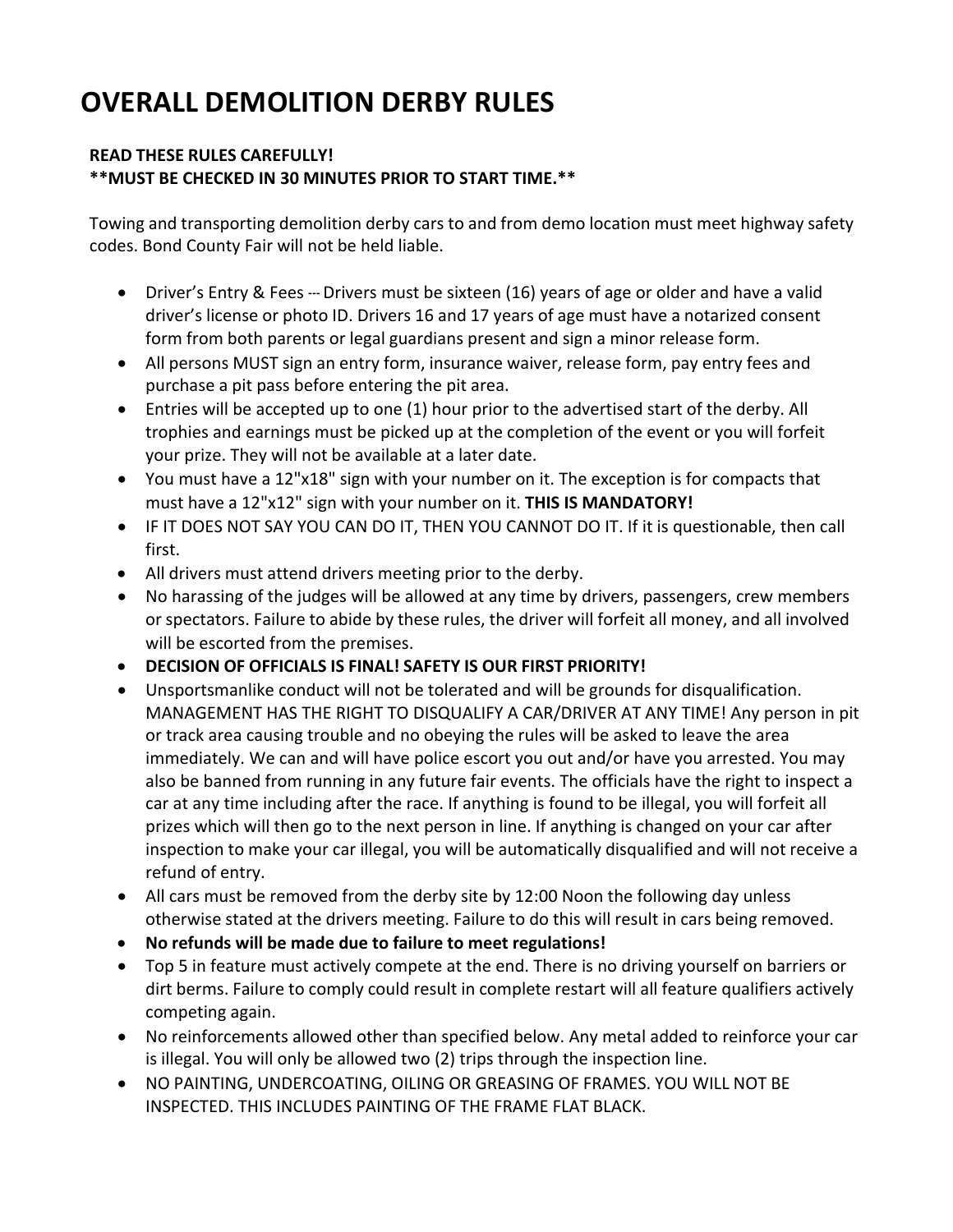- NO HITTING IN DRIVER'S DOOR, but no using the driver's door as a shield. If the hit is deemed by the officials to be careless or intentional, you will be disqualified. If you use your driver's door as a defense, we will not enforce the rules. If you use the door as a defense repeatedly, you will be disqualified. This will be the judges' discretion.
- NO hot-rodding in the pits. Keep it at an idle.
- Any open door or second fire will cause disqualification. If in a heat, you may fix it and come back in the consolation. In the feature, you will be disqualified.
- You must make AGGRESSIVE contact every 60 seconds.
- Sandbagging is not tolerated and will be strictly enforced. Locking up the brakes prior to a hit for anything other than a driver's door will be cause for disqualification. The fans pay to see a show --- put one on for them!
- IF YOU THINK SOMEONE IS SANDBAGGING, HIT THEIR CAR WITH YOUR CAR ON THE TRACK.
- Winning cars plus three (3) out of the money must remain on the track until released by officials.
- Any questions or controversies will be discussed at the drivers meeting.
- DO NOT paint anywhere on the suspension or frame. If we can tell it's been painted, we will not even inspect your car.
- All drivers must wear approved DOT helmet and strap must be fastened.
- All drivers must wear eye protection, either safety glasses or a visor on the helmet.
- All drivers and riders must wear working seat belts. This will be enforced or you willnot run!!!
- All drivers must wear long pants and shirt.
- A driver that receives a black flag for an intentional door hit will be disqualified from all competition for that night. A driver that receives a black flag for sandbagging or 1 fire in the interior of the car will be disqualified, or 2 fires on the exterior will be disqualified. If in a heat, you may go to the consolation. This will be the judges' discretion.
- **ALL CARS MUST BE THROUGH CHECK IN WITHIN 30 MINUTES OF START TIME OF DERBY AND PASSED INSPECTION, OR YOU WILL BE LOADED AND NO REFUNDS WILL BE GIVEN!**
- **ALL JUDGES DECISIONS ARE FINAL!**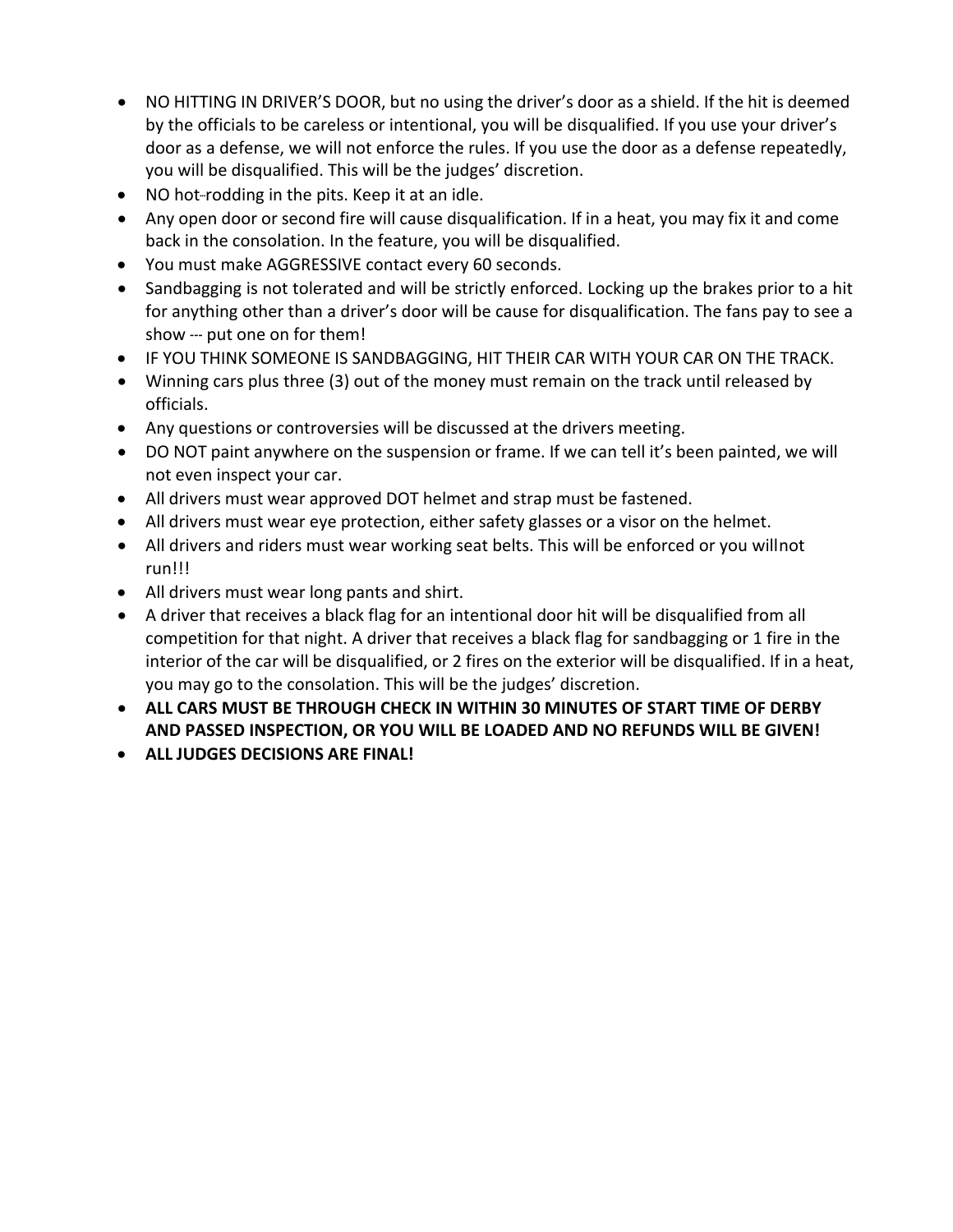# **Limited Weld**

1. Any year car allowed, except the following: no Imperials, trucks, vans, hearses, or El Caminos. All glass / plastic / fiberglass / interior must be removed, and cars swept clean.

2. **NO WELDING OF ANY KIND ANYWHERE ON THE CAR** other than where stated in the rules. No exceptions!!! #9 wire can only go around frame in 4 spots. (Up to 3 wraps in one location OK. No more than 3 loops. Otherwise unlimited.)

3. **DRIVER SAFETY** – Driver safety is our priority. Any car not deemed to be safe by the officials will not run. Must have wire, chain or bar from roof to dash in front to keep the hood from coming into the driver compartment. This cannot be more than 3 inches past the window opening. You may also have one on the back window but may not go more than 3 inches past the window opening.

4. **CAGE** – You may have a 6-point cage. This is two sidebars and three cross bars. The cross bars must be one in dash area, one DIRECTLY behind the driver seat, and one no father then beginning of rear fender wells (nothing any further back). You may have 4 down tubes attached to the frame, no farther forward than front fender seam and no farther back than the beginning of rear fender wells. A halo bar is recommended. If halo is attached to frame, that counts as two down tubes. Down tubes may only be 4 by 4 and attached to top of frame only.

5. **BODY MOUNTS** – Original body mounts/spacers may be replaced with 3/4" all thread with a max of a 3/4" washer in the frame and a 4"x4" plate on top. They may be bolted down solid.

6. **HOOD** – May be chained or wired shut. You may use 6 all thread no bigger than 3/4" with washers. No bigger than 6" outside diameter (two may go to or through frame but not in front of radiator). Must have 2 holes a minimum of 6" in diameter on each side of carburetor. You may use a total of 20 bolts no bigger than 3/8" with washers no bigger than 1" in hood. No extra body bolts.

7. **TRUNK** – May be chained or wired shut. You may use 2 all thread no bigger than 3/4" with washers no bigger than 6" outside diameter. All thread may go to or through frame in trunk. Must go through factory body mount holes. May weld five on five only in factory location, no welding to trunk pan. You may wedge the trunk, but only from the rear of the back of the passenger door to the bumper.

8. **DOORS** – Must be chained, wired or welded. You may weld solid with straps no bigger than 3 inches wide and 1/8 inch thick, on outside only. Wagon gates may be chained or wired in four spots or wired 5 on 5 off. No double plating of doors.

9. **FIREWALL** – Firewall may be cut.

10. FENDERS – May be trimmed and pre-bent. You may use 10 bolts no bigger than 3/8 inch with washers no bigger than 1 inch per fender. Rear quarters will be considered fenders. Rear quarters may be pre-bent but must remain vertical. No wedged front fenders.

11. **BODY-** No welding of body to frame.

12. **DRIVE TRAIN** – You may use any motor and any transmission in car. Motor mounts may be welded. You may use an aftermarket motor cradle for mounting purposes only; must have a rubber bushing, not mounted solid. The motor cradle may be attached to the stock motor cradle but may not be attached to the frame or support the frame in any way. Headers through the hood are OK. No distributor/motor or tranny protectors. You may use an aftermarket gas pedal. You may use one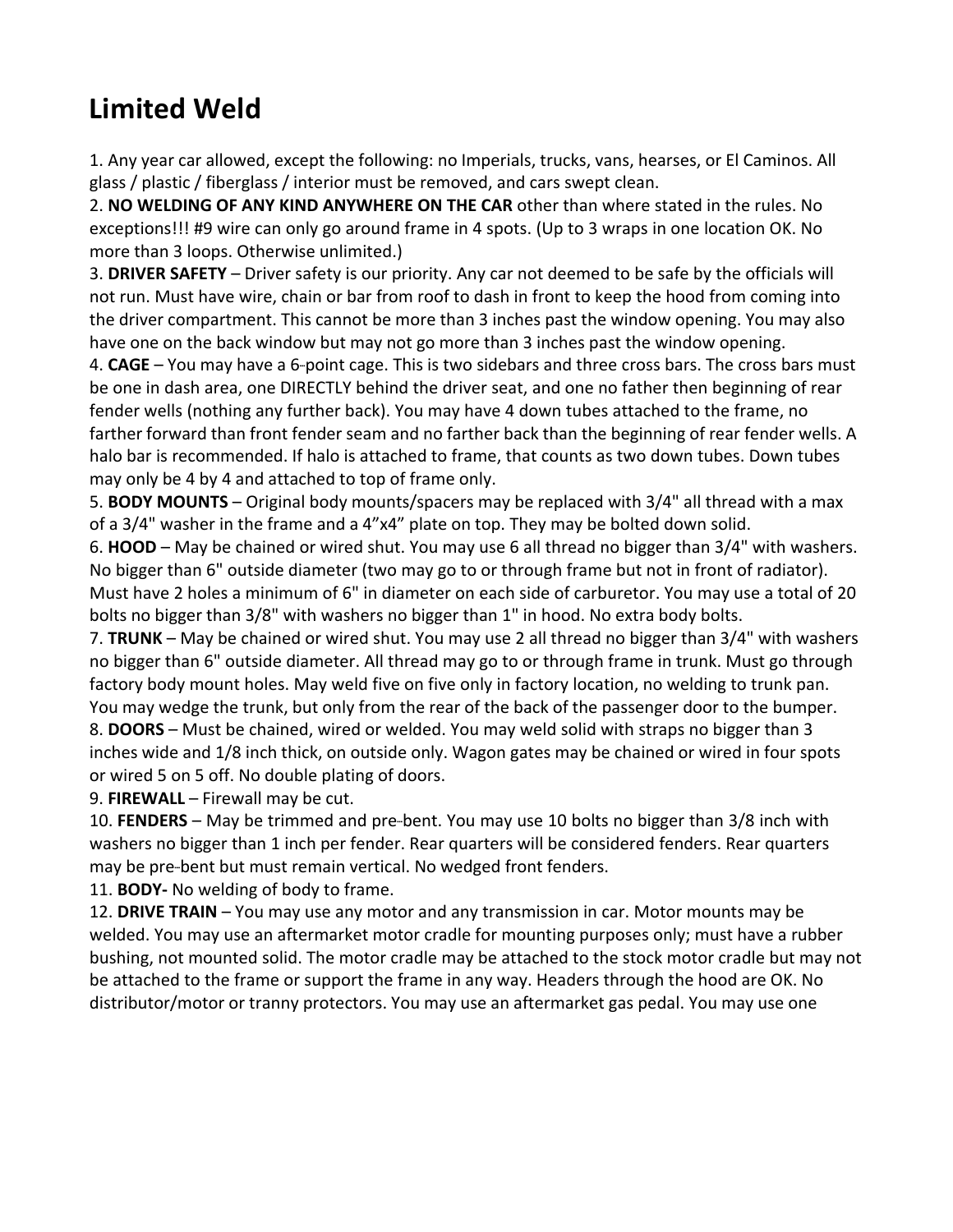chain per side to secure motor and one chain on transmission. Shifter/linkage may be modified to prevent binding. Slip driveshaft allowed. OEM car rear-ends allowed. You may use an 8-lug rear end. If the car was a coiled spring car, in MUST stay coiled spring. If it is a leaf spring car, it MUST stay leaf spring with factory set of springs. May be welded position. You may brace rear end. Must be factory mounting, no bracing of mounts. Pinion brakes allowed. No axle savers.

13. **TIRES** – Any tire except what is stated. Valve stem protectors allowed. Tire inside tire allowed. No fluid in tires, no tractor tires, no paddle tires, etc. You may weld in centers but must be OEM center or OEM wheel skin. No bead locks.

14. **BUMPERS** – BUMPERS – Bumper swaps ok. You may trim bumpers. You may weld bumpers and bumper brackets on. Loaded bumpers are allowed. Homemade bumpers are allowed no more than 14" pointy. You may push shock canisters in and weld. You may use 2 chains 3/8" or smaller to hold bumper on. Chains may only overlap frame by 12". No more than a 14" pointy. You may use one 10" bumper straps per rail.

15. **FRAME** – Notching/dimpling the frame is OK. Chain (no bigger than 5/16 inch) or #9 wire (no more than three loops) from one side to the other in the rear is OK. This will not count towards the wire around frame in 4 spots. You may re-stub but only with a factory stub. Butt weld with a 2-inch wide strap, two sides of frame. Anything else done to the frame is not permitted. You may weld 2 beads of weld no wider than 1/2" top and bottom of the frame but only in front of the A--arm. Frame must remain 2" in front of front body mount.

16. You may use six 4x4 quarter-inch thick plates any way you want. USE YOUR TAPE MEASURE. No stubbing of 03"s to other year cars.

17. **STEERING AND SUSPENSION** – You may change out the steering column. You may shorten or lengthen trailing arms with no more than 1 inch of overlap (no reinforcing). You may reinforce tie rods. Must keep factory ends. You may run 1 bolt through factory A-arm to hold down to the frame. You may use 2"x4" straps to hold A arms down two per side. **NO SKI SPRINGS! MUST BE OEM SPRINGS FOR CLASS!**

18. **WATTS LINK-** 98 Up WATTS Links conversion will be allowed only in the following way!! Upper trailing arm bracket must be bolted in. They must be two separate brackets, may not be larger than 6"x 12"x 3/8" thick max. Four 5/8" bolts, nuts, and 8 washers per bracket. Brackets may only be bolted to tow package and bolts may not stick through body. Brackets may not strengthen frame or body. NO WELDING AT ALL OF UPPER BRACKETS.

98 Up WATTS link lower bracket conversion. Only one way will be allowed to mount lower trailing arm bracket. 1 piece of square tubing 3"x 3" x 3/8" x 3" long max per side of frame may be used. Cut the square tube to make C Channel. It must be welded to the end board of the frame at the point you want your trailing arm mounted. Drill your hole through the tube and only 1 thickness of the frame. Bolt your arm into place. No other bolts will be allowed to mount this bracket. No factory mounting brackets will be allowed to mount the trailing arms.

19. **GAS TANK/BATTERY** – Stock gas tank must be removed. Tank must be located in the rear seat area, securely fastened and covered. All fuel lines must be ran in a safe manner. Battery must be moved into the passenger compartment and safely secured. No factory tanks and all fuel connections must be double clamped.

20. **FLOOR PANS** – Floor pans may be patched with flat stock no thicker than 1/8 inch. Only patch bad spots, not the whole floor pans.

21. **BODY** – No seam welding. No patching. No internal seam welding.

22. **Safety belt and DOT approved helmets are required**. All helmets must be securely fastened. You are required to wear long pants and shirt. It is recommended that you wear a long-sleeve shirt or fire suit.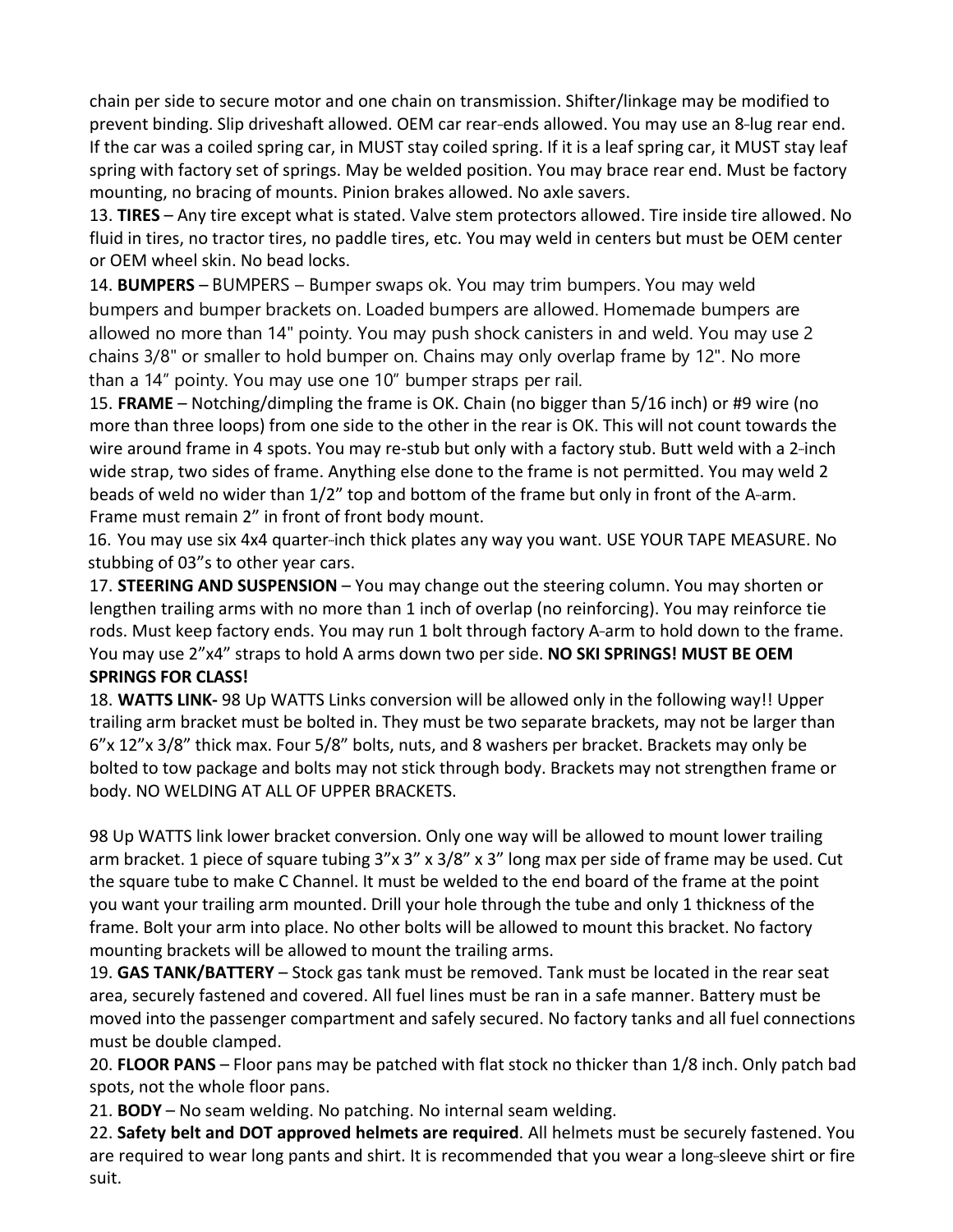23. You may run '03 or newer, but you must have stock cradle. You may use a Smith Metal Work Engine Mounting system but must not wrap the cradle. Must have a steering rack in Pinion. Also, has to have Crown Vic Spindles and factory A-Arms.

24. No full cradles if you have a DP. If it touches any part of the car sheet metal or the cage, you will be disqualified.

25. No doweling of frame at all. Only plating of frame where rules allow. (Patch Plates) No added material inside the frame. **If found and can't be removed, you will be loaded!!**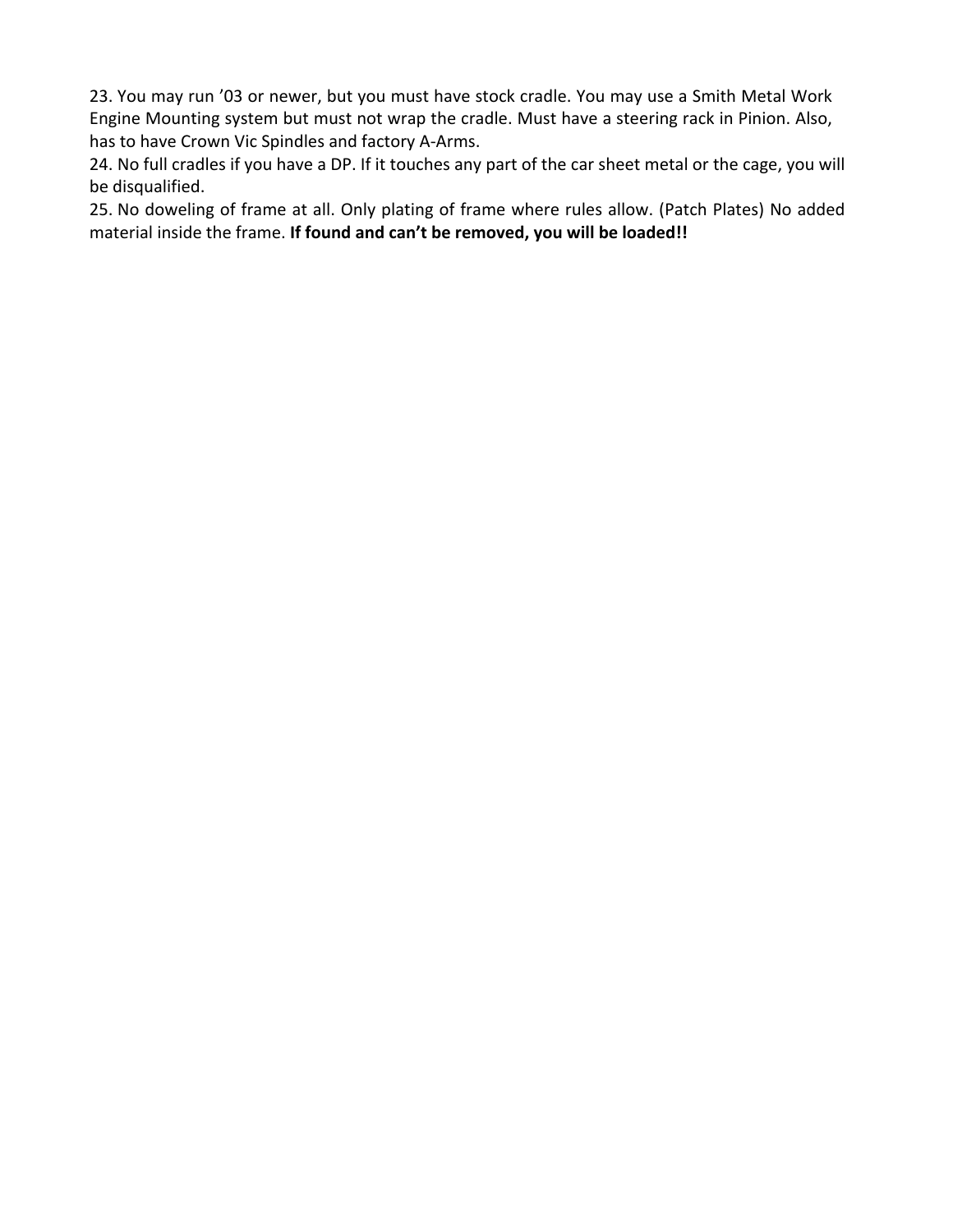# **BONESTOCK CLASS RULES**

The stock class demolition derby shall be open to people who have a valid driver's license or photo ID and are18 years of age or older. If 16 or 17 years of age, you must have notarized consent from both parents/guardians' present. All drivers will adhere to all rules and regulations.

1. Any year car allowed, except the following: no Imperials, trucks, vans, hearses, or El Camino. All glass / plastic / fiberglass / interior must be removed, and cars swept clean.

2. **NO WELDING OF ANY KIND ANYWHERE ON THE CAR** other than where stated in the rules. No exceptions!!! You may use unlimited #9 wire. No patching of frames and no stubbing of cars.

3. **DRIVER SAFETY** – Driver safety is our priority. Any car not deemed to be safe by the officials will not run. Must have wire, chain or bar from roof to dash in front to keep the hood from coming into the driver compartment. This cannot be more than 3 inches past window opening. You may also have one on the back window but may not go more than 3 inches past the window opening.

4. **CAGE** – You may have a 4-point cage. NO down tubes. No more than 12 inches behind the driver's side rear door seam, and it may be welded in place. If you have a gas tank protector, it must be 3 in from the package tray. You may have a halo bar.

5. **GAS TANK/BATTERY** – Stock gas tank must be removed. Tank must be located in the rear seat area, securely fastened and covered. All fuel lines must be ran in a safe manner. Battery must be moved into the passenger compartment and safely secured. No factory tanks and all fuel connections must be double clamped.

6. **MOTORS** No full cradles. May weld motor mounts in. May use headers. May have the lower cradle ONLY.

7. **BUMPERS** – You may run any front bumper but no more than a 14" pointy.

8. **Rear-Ends**- Can be any rear end.

9.**Suspension**- Must have factory A-Arms and may NOT be welded down. Rear coil springs CANNOT BE COLAPSED, but CAN be wired in or bolted at the tops. The factory suspension must have movement. Must have OEM springs with not spring spacers. No clamping of leaf springs. Must have factory trailing arms.

10. **Steering**- Must have factory tire rod ends and sleeves. NO hydro-steers.

11. **Drive Line**- You may have a slide shaft.

12. **Doors**- You may have 12 in of door weld per seem. Door straps no wider than 3 in.

13. **Body Mounts**- Body mounts and spacers to remain stock and in place. DO NOT EVEN TOUCH THEM! Exception, you may change a total of 6 body bolts out, with 3/4" 30" long threaded rod max with 3 nuts, ¾" store bought washers and three 3"x3" 1/4" thick plates per rod. Must be straight vertical rod only, no bends or angle pieces. Must have 1" rubber or metal spacer no larger than stock body pucks and all bottom nuts must be inside frame. If they are broken or rusted out, a single piece of nine wire may be substituted. ZERO Welding allowed to mount this rod. Rusted out body bolts may be removed and replaced with a single strand of nine wire. NO attaching bottom mount rods to cage or roll over bar.

14. **Core Support-** Core support is part of your body mount all thread, but you may leave out body mounts on core support only.

15. You may have a trans cooler.

16. ABSOLUTELY NO CREASING!

17. ABSOLUTELY NO COLD TILTING OR GUSTING OF BOXES!

18. Tires- You may run Forklift tires, no full centers, no run flats or solid tires. No Beed locks or Beed guards.

19. You may cut frame off 2" in front of the front body mount.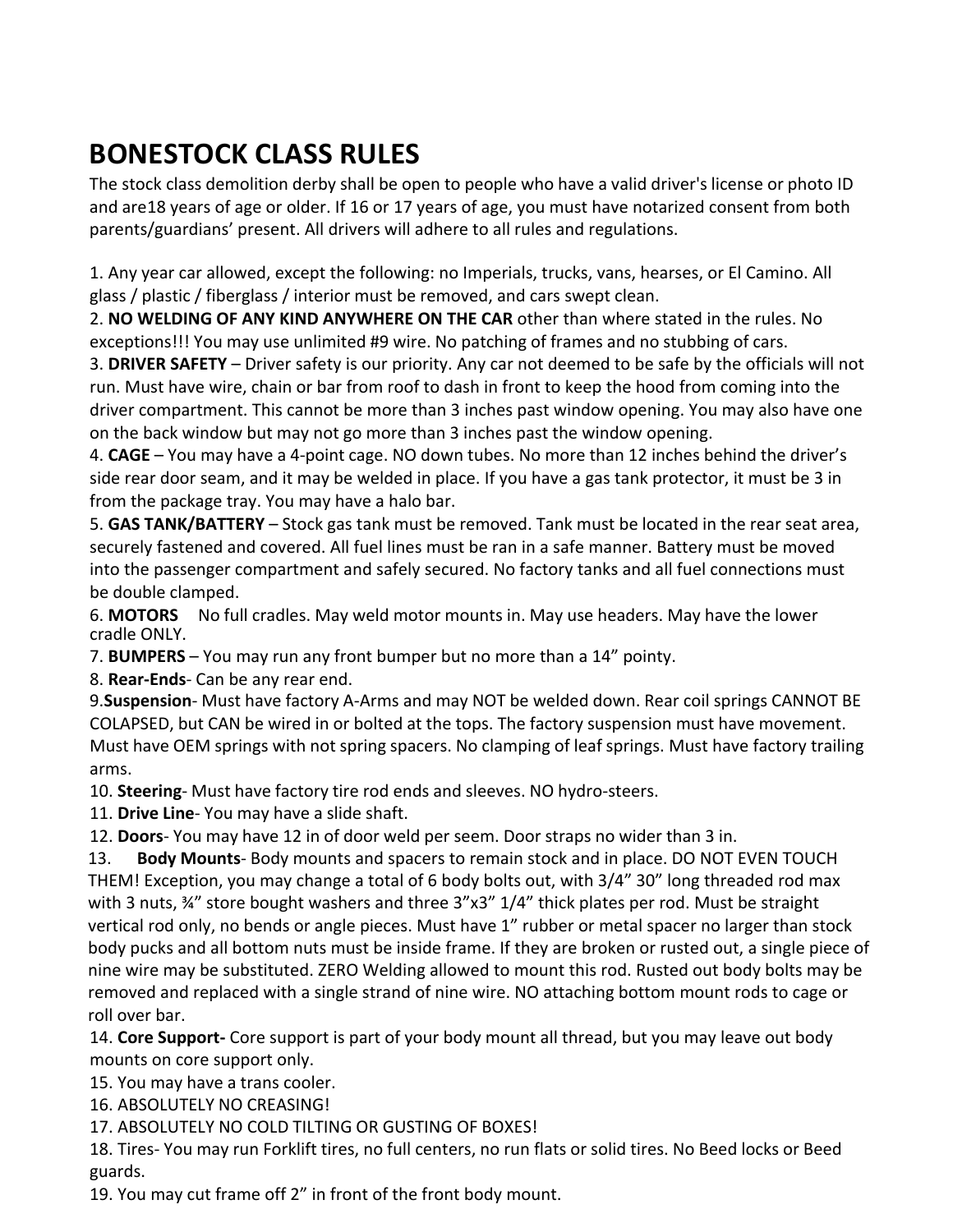- 20. You may use no more than 15 3/8ths bolts for hood or fenders.
- 21. No more than a 4 in by 4 in hood plate.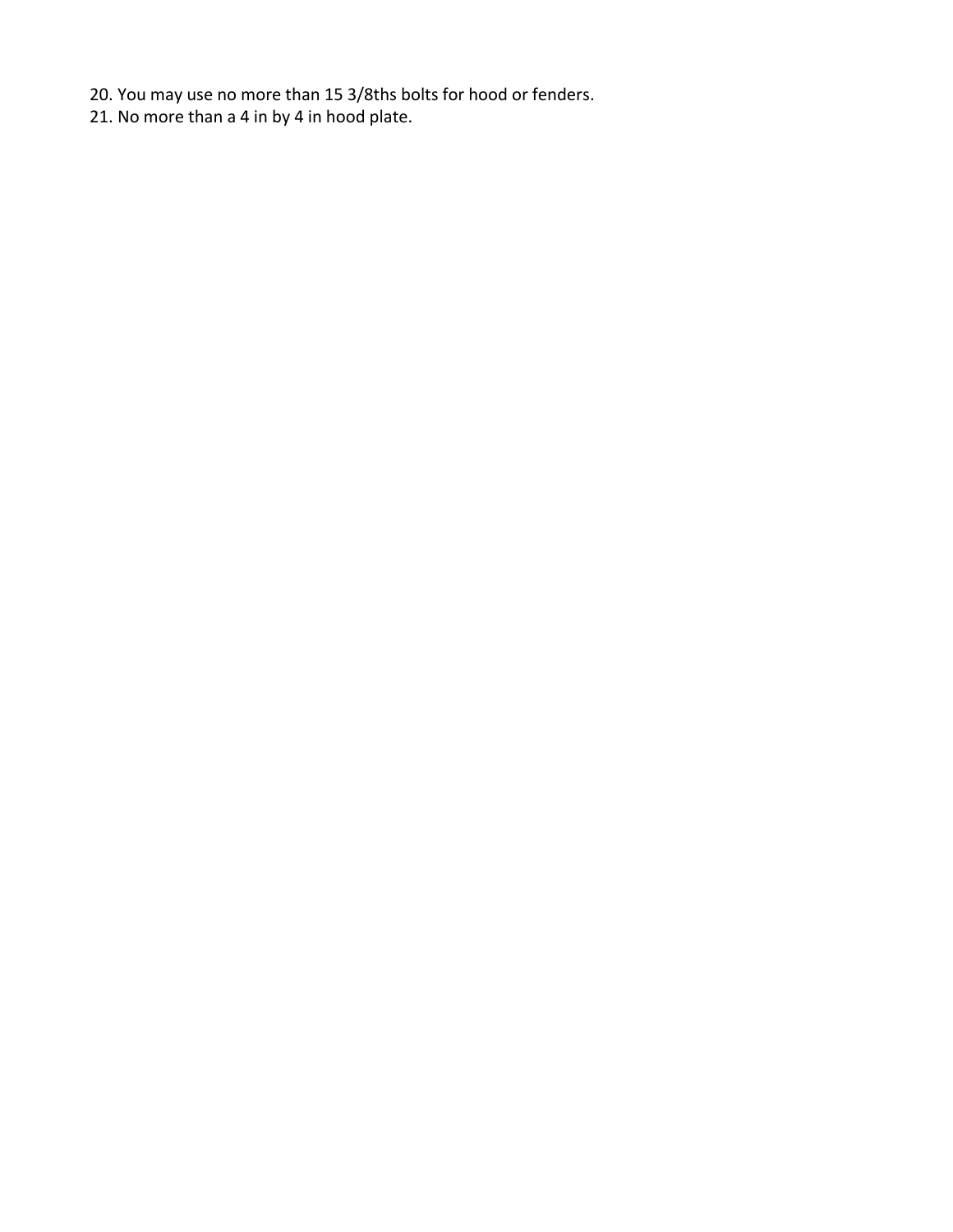# **MOD COMPACT CAR RULES**

1. Must be powered by 4- or 6-cylinder engine.

2. Wheelbase must be 108" or less. No exceptions! No moving/bending a stock or aftermarket component to shorten the wheelbase.

3. No four-wheel drive vehicles.

4. Mandatory! All 4/6-cylinder cars MUST have a cage. 4-point minimum.

5. Stock gas tank MUST be removed. A METAL BOAT TANK OR HOMEMADE METAL TANK must be mounted in rear seat area and bolted down with metal straps. NO PLASTIC TANKS!!!

6. All lines under car must be steel lines or if running rubber lines, they must be inside of the car.

7. If OEM bumper had no bolts bumper homemade bumper brackets may go 6" from back side of bumper.

8. No pipe over struts.

9. No kickers.

10. No aftermarket or homemade extreme cradle/pulley protector.

11. No carburetor protector outside the intake area or DP.

12. Cars previously run in demolition derby may install a new front clip. Any clip may be used on any car, but MUST be installed in stock manner. Officials MUST approve installation.

13. All glass, side windows, rear window, headlights and taillights must be removed before reaching racetrack. Rolling down windows is not permitted. Remove all glass mirrors and plastic. Remove all decking in wagons. Vehicles must be swept clean of all debris.

14. Rear seat of sedan must be removed, top and bottom. On station wagons, all seats and decking must be removed. Station wagons must be emptied to floorboards. All cars must be swept clean, including driver's compartments and trunks. No spare tires, broken glass, trash, etc. allowed in cars. 15. Cars must have a seatbelt and working brakes. MANDATORY!

16. You can carry a fire extinguisher, but it must be mounted securely and free of movement.

- 17. Any type of automotive radiator may be used but must be mounted in stock position. NO RESERVE TANKS. One (1) electric fan may be used. A radiator cradle is allowed made of 1/8" metal 1"wider than the radiator, bolted only to car and nothing in front of the radiator. AFTERMARKET OR HOMEMADE RADIATOR CRADLE. Front rad screen mesh, thickest 3/8" thick bolted or four (4) 1" welds.
- 18. Fenders may be bolted together with 3/8" bolts or smaller with 3/8" or smaller washers only. A maximum of 10 bolts per fender allowed.

19. All doors may be welded (outside of body only), chained or wired. Door metal cannot be larger than 1/4" thick or 4" wide on door shell (vertical) and 2" wide on window frame. You may beat top of doors down and may tack them in three (3) places with a maximum of 1" weld each.

20. No doubling of body panels allowed. No added metal allowed.

21. Patching floorboards --- If you have to patch rusty floorboards, you must cut out all the rust, overlap no more than 1" with same thickness body material and sheet metal screws no more than one (1) every 4". No welding to floorboards or firewall.

22. You may crease/enhance sheet metal body panels, but do not fold and weld. No extra metal may be added.

23. No other body welds other than what is listed above.

24. All sunroofs must be covered with a thin sheet of metal, i.e. welded or bolted (with bolt head inside the car) or riveted. No #9 wire or chain to accomplish this will be allowed.

### **HOODS, TRUNKS AND BODY BOLTS**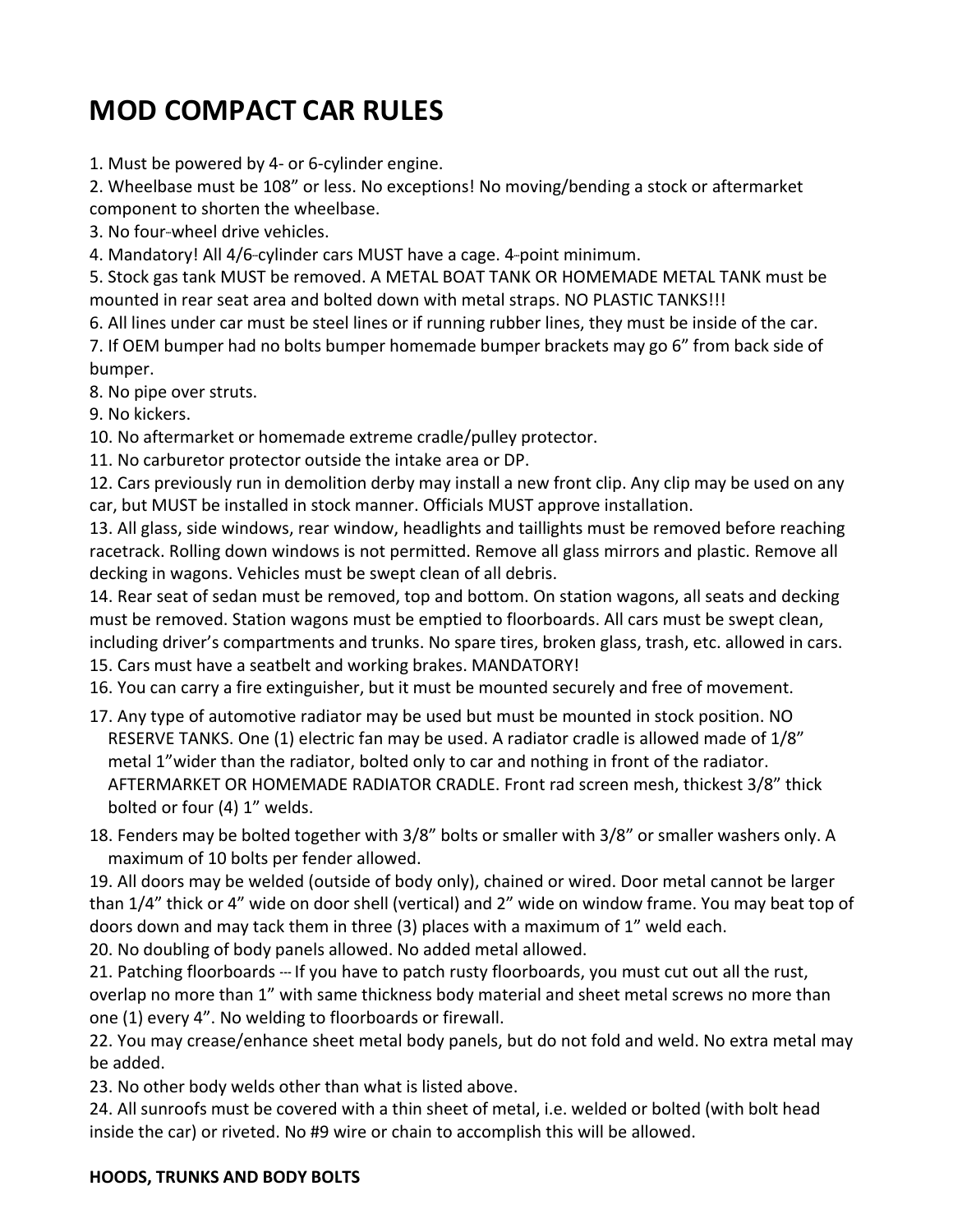1. Hoods must have 2 holes, at least 4" in diameter on each side of carburetor --- NOT directly on top of carburetor. IF HOOD IS REMOVED, EITHER FAN BLADE MUST BE REMOVED OR FAN BELT MUST BE CUT. NO SECOND ALL THREAD WELDED TO SIDE OF THE FRAME AND RAN THROUGH THE MID POINT OF THE HOOD.

2. On all cars, hoods, trunk and tailgates may be secured with the following method: on front of car --- 2 pieces of 1" all thread, with a washer no larger 6" O.D. and 3/8" thick. All threads MUST be mounted outboard of the radiator. In addition to all threads (6) 1" O.D. bolts with a washer no larger than 6" O.D. and 3/8" thick or you may use angle iron back to back with a bolt through it. Angle iron cannot be more than 3/16" thick or longer than 6". Three (3) on each side of car, a total of six (6). Total of 6 bolts and 2 up front all threads holding the hood down and any amount of wire or cable. All wire or cable MUST be mounted outboard of radiator. A maximum of 50 bolts 3/8" or smaller are allowed to bolt together hood seams. On deck lid of car, 4 pieces of 5/8" all threads with a washer no larger than 6" O.D. and 3/8" thick all threads may be mounted through deck lid and frame anywhere in trunk can be welded to the frame or in body mount holes. In addition to all threads, you may weld trunk 5 on 5 off. Straps should not be larger than 1/4" thick or 4" wide or (6) 1" O.D. bolts with a washer no larger than 6" O.D. and 3/8" thick or 10 3/8" bolts in the drip rails, not both 1 or the other and any amount of wire or cable. If trunk is welded must have a 12" hole in trunk lid. On station wagons 2 pieces of 1" all threads with a washer no larger than 6" O.D, and 3/8" thick. All threads may be used in the rear through roof and stock body mount replacing existing bolt. In addition to all threads, you may weld tailgate 5 on 5 off. Straps should not be larger than 1/4" thick or 4" wide or (6) 1" O.D, bolts with a washer no larger than 6" O.D. and 3/8" thick, and any amount of wire or cable. YOU CAN WELD WASHER (no bigger than 5/8" washer and must be at least 12" apart) TO THE BODY TO RUN WIRE THROUGH.

A. No carburetor protector outside the intake area or DP.

B. You may have rear window bar 2" X 2" X 1/4"MAX IN SIZE, 6" max on roof (4" X 4" X 1/4" TO ATTACH TO THE ROOF) and no further back or forward than 3" on each side front drip rail on trunk weld to the strapping on your trunk. MINIS...there must be 6" minimum distance (gap) from the top of this bar on the roof and halo bar. This is the only location allowed for this bar.

3. All body mount bolts may be replaced including FULL FRAME MINI'S within 1/2" O.D. bolts with a stamped washer. Do not take them out and place body on frame. If replaced, a gap of 1" minimum is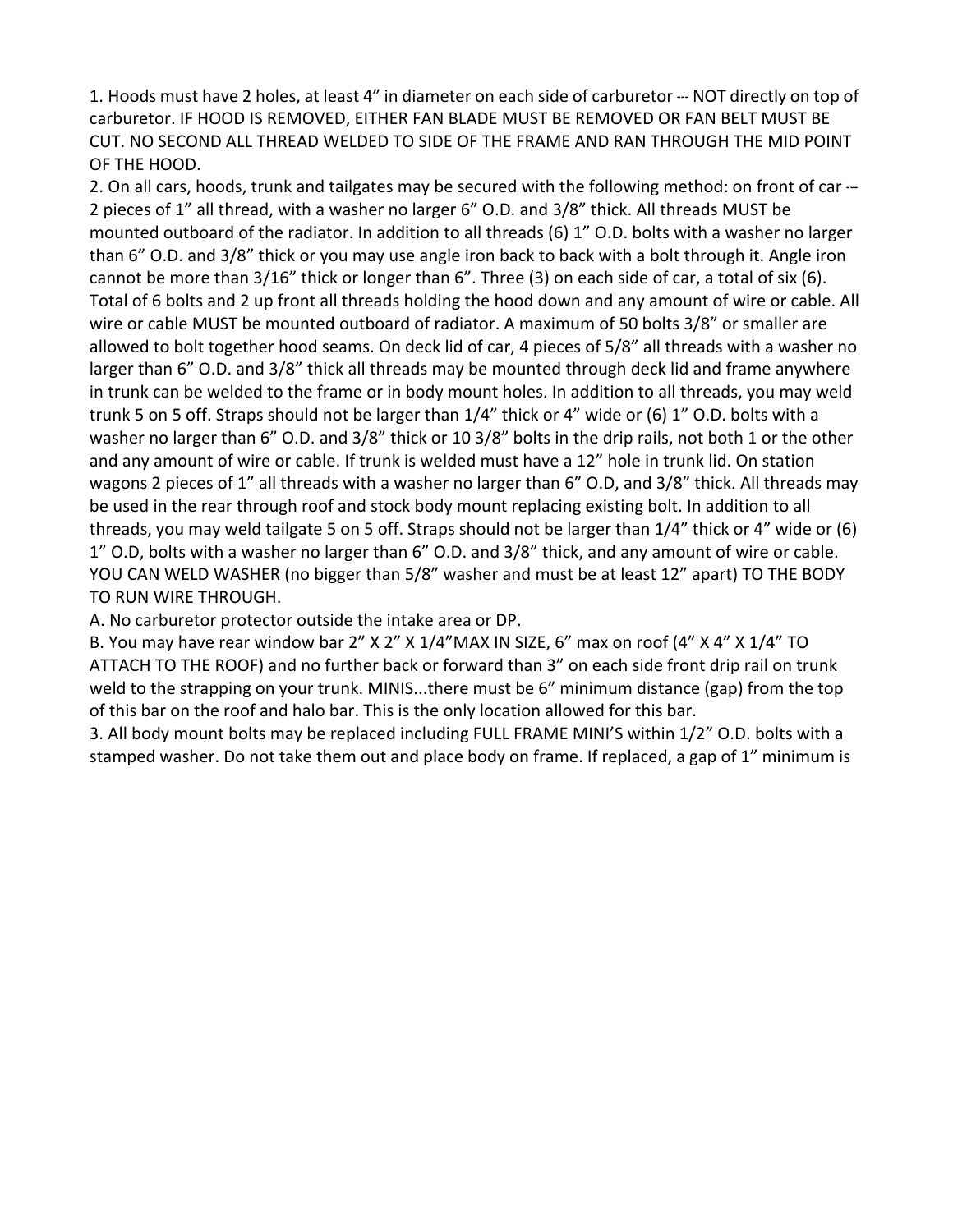mandatory between body and frame or may replace with a stack of washers or 1 piece of anything solid, if it is about the same diameter as the factory bushing. Do NOT crush factory body bushings. Front body mount bolts inside passenger compartment must be removed for inspection. Body mount bolts inside passenger compartment that are close together may have 1 washer 6" X 12".Must have 2 or more body mount bolts through washer or may add 2 additional body mount bolts per side inside passenger compartment. All all-threads MUST have nut on top and bottom and NO welds. 4. A minimum of 1 chain or wire running from the outside (top) of roof down to the cowl or BAR DOWN TO DASH BAR OF CAGE on the front window is MANDATORY for safety. Maximum of 2. IF YOU HAVE A PASSENGER MUST HAVE 2. IF USING METAL STRAPS MAX SIZE 2" WIDE X 1/4" THICK, 12" APART. CAN GO TO FRONT DASH BAR OR COWL THEN TO TOP LIP AREA OF WINDSHIELD ONLY.

### **CAGE AND HALO BARS**

1. All driver and passenger doors may be reinforced. You should have a 6-point cage, MINIMUMOF A 4 PT. CAGE. Cross bars may be ran as follows: 1 across dash, 1 bend front seats and 1 in rear seat area (3rd bar must be at 10" off the floor, measured from bottom rear seat area). 2. You can run 4 down tubes, 2 per side. 2 of these down tubes must be mounted mandatory in the following way on each side: 1 down tube to flat part of the frame 1' behind the 2 body mounts at your feet at the "A" pillar, with a max distance of 2' from the same measuring point. Lower door bars allowed between down tubes; must be 6" or more above top of frame. NOTHING OUT OF DRIVERS' COMPARTMENT. You can have steel plate between cage and front doors. Must be securely fastened to cage. Front bar must be no more than 4" in diameter. Must have 6" between front bar and center of firewall on a fresh car. Front bar cannot be attached to firewall at any time. ALL DOWN TUBES MUST BE BEHIND DASH BAR, STRAIGHT UP AND DOWN AND ON FLAT PART OF FRAME. CANNOT GO TO BODY MOUNT BOXES. NO KICKERS TO REAR HUMPS. NOTHING OUT OF DRIVERS COMPARTMENT. You cannot weld anything to front bar protruding toward the distributor protector. No grater blades, metal plates or tubing on exterior of body (driver & passenger doors).

3. Halo bars are allowed. There must be 6: minimum distance (gap) from halo bar and the top of your rear window bar. Can be attached to bar behind your seat or could be run to the frame but it would be counted as 1 of your down tubes.

4. This is not mandatory, but we encourage everyone to put a steel plate between cage and front driver and passenger doors. Thickness of metal is up to driver. Must be securely attached to cage and must be 2" off of floor. This is for protection not reinforcement.

### **FRAME**

1. Top frame seams from A-arms forward may have single bead of weld added. Must be single pass no wider than 3/8" wide by 3/8" high, no extra metal may be added. DO NOT REWELD ENGINE CROSS MEMBER SEAMS OR ANY OTHER BRACKETS ATTACHED TO FRAME OR SHEET METAL under hood or trunk. NO CONCRETE!!! DO NOT WELD FACTORY HOLES UP. ALL FACTORY HOLES MUST BE OPEN FOR INSPECTION OF FRAME.

2. You cannot alter frame in any way other than specified in rules. Do not crease or reshape frame.

3. You may run 1 wire or chain from frame rail to frame rail underneath back of car behind back tires/wheels.

4. You may put a bolt with a stamped flat washer thru frame to hold it together. Only 1 per wheel opening must be loose during inspection. DO NOT weld washer (pinning of frame).

5. You may notch the frame for minimal pre-bending, but do NOT weld the cut.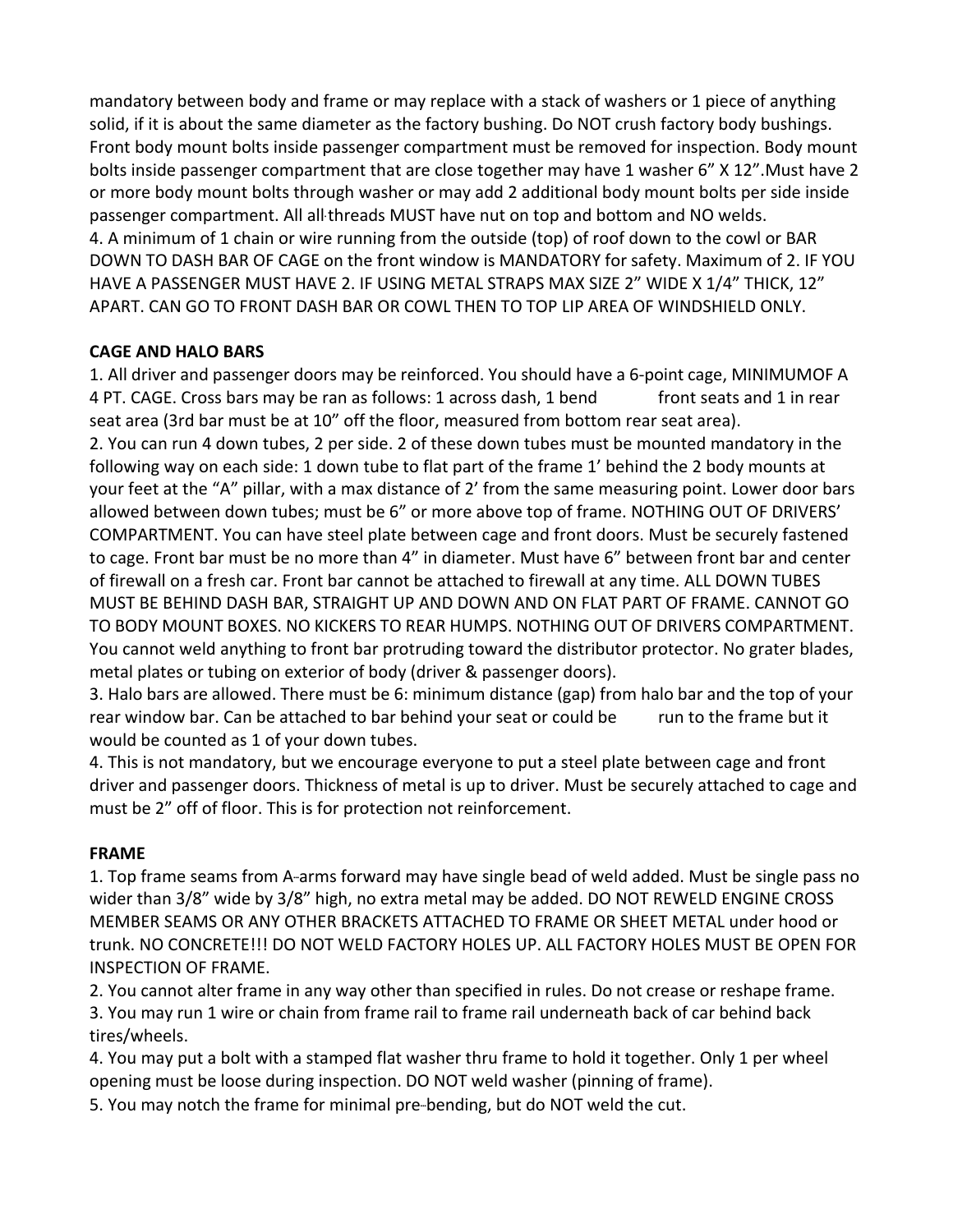6. If changing front stub, cut 3" behind second cross member bolt hole. When replacing, can overlap 2 1/2", able to weld both sides but no adding extra metal. Must be of the same make and model. 7. If retubing 1 side of the frame, you are allowed to cut and fit the new frame flush and weld 1 pass all the way around (butt-fit-weld). Must be of the same make and model.

8. All trailer hitches MUST be totally removed.

9. 2017 -- this includes mini's: If running a used car prior to this derby, you are allowed 2 patch plates--1 per side of frame. No plate larger than 4" X 4" X 1/4", must be at a previously bent spot on the frame and must be painted a fluorescent color so it is easily noticed for the inspectors. AFTER INSPECTION OR HEATS, NO WELDING THESE ON. IF ADDITIONAL PLATES ARE FOUND AFTER INSPECTION-NO MONEY WILL BE PAID OUT.

10. You may use six 4x4 quarter-inch thick plates any way you want. USE YOUR TAPE MEASURE.

### **BUMPERS**

1. Any OEM shock canister may be bolted or welded to any car. AMOUNTS OF BOLTS OR WELDS MAY NOT EXCEED TYPICAL STOCK INSTALLATION. Homemade bumper brackets are permitted, NO GUSSETS OR BRACING. NOT TO EXTEND BEHIND OEM BOLT LOCATION ON FRAME. May use 2 1/2" max round or square tubing. No thicker than 1/4". No solid stock may be used. This can only extend into the frame a max of 8". Any OEM stock automobile bumper may be bolted or welded to the shock canister or bumper brackets. You may use 2 pieces of light chain per shock. Fenders and bumper ends may be trimmed to allow for wheel clearance.

2. Front bumper may be reinforced inside outside and end to end. Must have chrome on the outer part of the bumper from any OEM bumper shaped to fit. You may weld outer chrome of bumper to inner skin of bumper. Nothing else can be welded to outer chrome. You cannot alter angle of bumper. Anything coming out of bumper during race will be cause for disqualification. 11" of point and must contour from frame to frame and must be stock appearing on pointy bumpers. 3. You may have 6" long x 4" wide x 1/4" thick bumper support bracket, butt fit against bumper or 2" onto bumper. If you're running a pre ran and choose to put your extra 4"x4 1/4" plate up front, there must be at least a 1'8" gap between the plates. Any questions, please call.

### **SUSPENSION**

1. Stiffness of suspension will be left up to the discretion of the driver. A-arms may be bolted or lightly welded with strap no more than 1/4" thick and 2" wide. MUST RUN STRAIGHT JP AND DOWN. One in front and 1 behind A-arm for a total of 2 per A-arm. Can be to upper or lower A-arm, but not both. Can only be welded 2" on A-arm and 2" on frame. Only a 2"x2" area on each end of strap may be welded to A-arm and frame. DO NOT WELD ENTIRE A-ARM TO THE FRAME! NO EXCESSIVE METAL ADDED!

2. Homemade tie rods and homemade steering shaft are permitted.

## **ENGINE AND TRANSMISSION**

1. ANY ENGINE OR TRANSMISSION MAY BE USED IN ANY CAR BUT MUST BE MOUNTED IN A STOCK POSITION. ON A V-BLOCK MOTOR, FRONT SPARK PLUGS MUST BE EVEN OR IN FRONT OF UPPER BALL JOINT. ON IN-LINE MOTORS, NUMBER 2 SPARK PLUG MUST BE EVEN OR IN FRONT OF UPPER BALL JOINT.

2. Chained, welded, or homemade motor mounts will be permitted, but must meet approval of officials.

3. Any type of header is allowed but must be directed away from drivers compartment.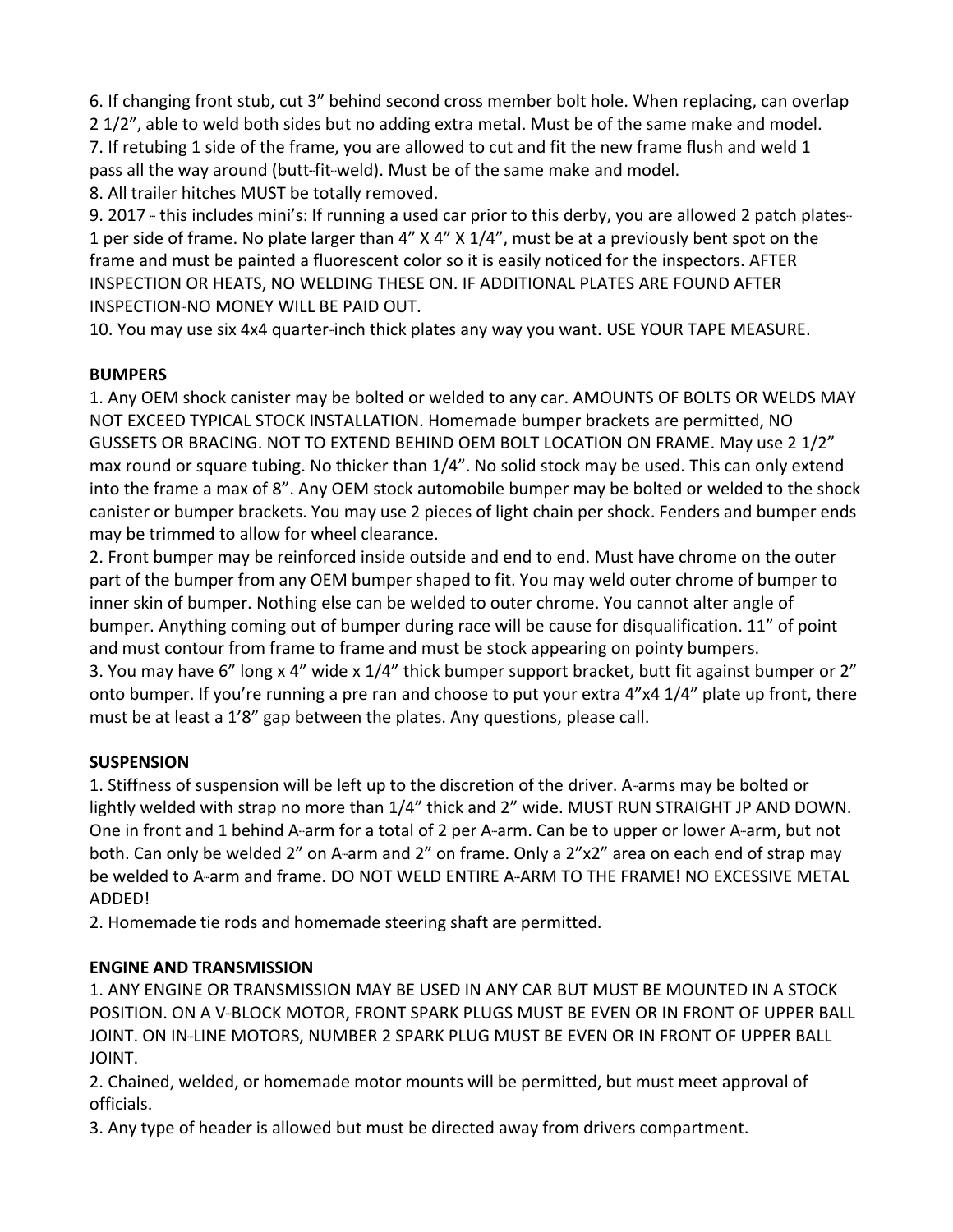4. Transmission oil coolers and engines oil coolers are permitted. All tranny lines must be wrapped or run through PVC. Inspection personnel must approve all mountings, lines and fittings.

5. Skid plates are allowed. Must be separate oil/transmission plates. No full-length skid plates. No bolting or welding to frame.

6. Distributor protectors are allowed. Cannot be any wider than 12" and must not protrude more than 2" from transmission mounting surface on back of engine block. Must be attached to engine or transmission mounting bolts.

7. You may beat flat the engine side of the firewall only. Do not weld or bolt firewall. Do not reinforce the firewall/cowl. Do not beat, paint, bolt, weld on, weld to modify the driver's side of the firewall/cowl in any way.

8. Transmission protectors are allowed. MUST FLOAT OVER CROSSMEMBER.

9. Must have stock/OEM cross member.

### **GAS TANKS**

1. Stock gas tank MUST be removed. A METAL BOAT TANK OR HOMEMADE TANK must be mounted in rear seat area and bolted down with metal straps. NO PLASTIC TANKS!!! Other types of installations will not be allowed. NO GAS CANS with noses duct taped. A marine (boat) tank or an official approved homemade tank is mandatory. All tanks MUST be covered with a runner cover. All tanks MUST have secure cap. All lines and fittings MUST be leak proof and meet approval of officials. Electric fuel pumps are permitted but MUST have shut-off within reach of driver. NO MORE THAN 10 GALLONS OF GAS IN TANK. For the mini-car class you will no longer be able to move the stock gas tank into the back-seat area.

### **REAR END**

1. Any automobile rear end can be used in any car. You cannot transform a coil spring to a spring or vice-versa. On originally equipped with leaf springs, stock leaf springs and hangers MUST be used. Leaf packs on all cars may have no more than 8 leaves per pack. MUST be OEM stock. Homemade spring perches or homemade trailing arm brackets may be welded to rear end. Rear end spider gears may be welded solid. You may tilt rear end by shortening or lengthening rear end control arms. Trailing arms may be reinforced. Rear end housing may be reinforced. No dually wheels allowed. 2. Any drive shaft or U joint may be used. Welding of drive shaft is permitted.

3. No extra metal added. Any bracket that shows reinforcement to the frame will not be allowed.

4. You may have 5 spring clamps per spring. You pick if you want them in front of or behind axle or split them between the front and back.

### **TIRES**

1. Only 16" or smaller tires and wheels will be allowed. NO SPLIT RIMS ALLOWED.

2. Valve stem protectors or liquid in tires permitted. Screws in rims to hold tires in place permitted.

### **ALL JUDGES DECISIONS ARE FINAL!!!**